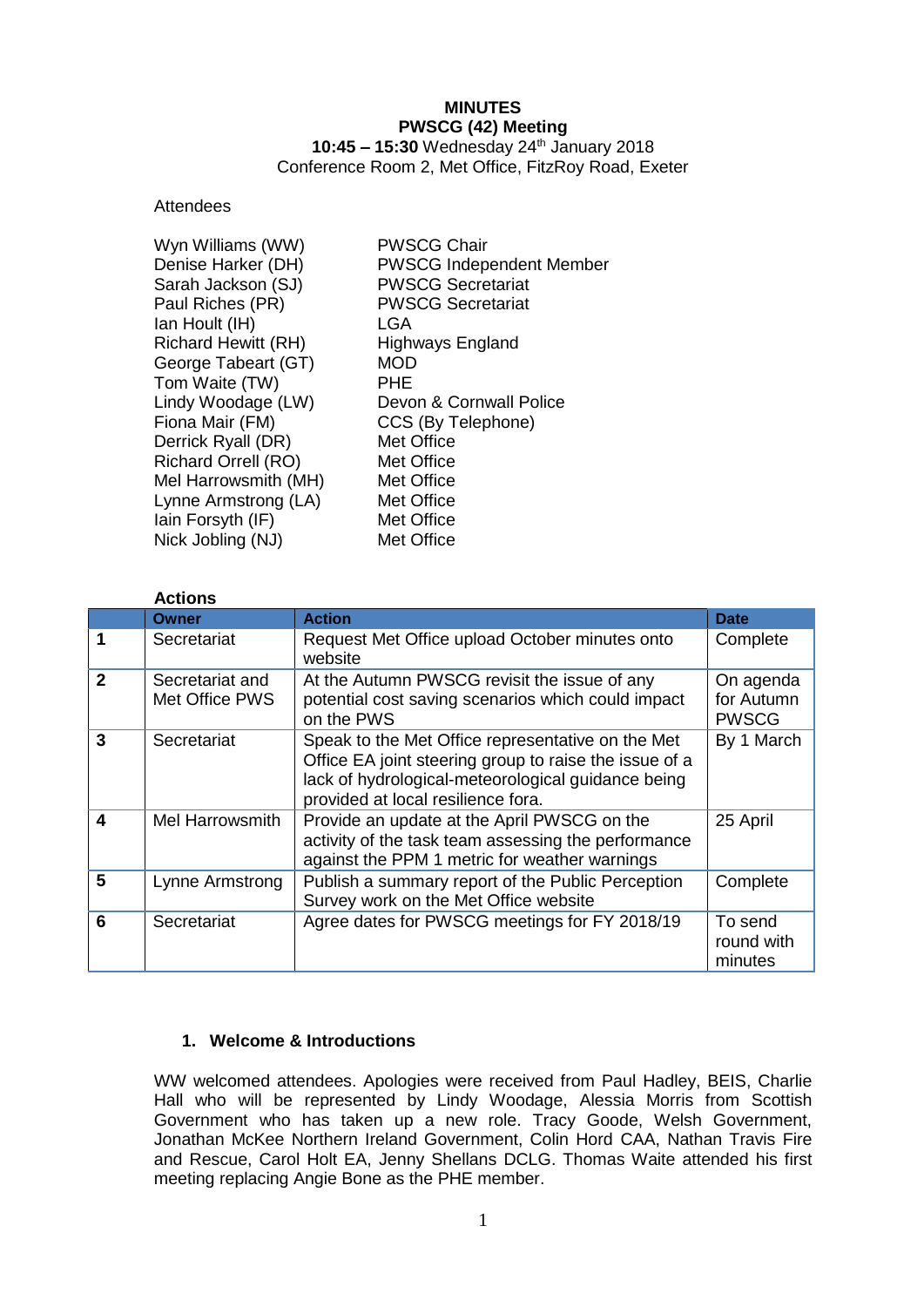### **2. Minutes & actions from last meeting**

PR updated the group on progress since the last meeting. Progress made across all areas. The Welsh PWSCG will be taking place on Thursday  $1<sup>st</sup>$  February in Cardiff. The minutes for the October meeting were approved by the group without comment and will be uploaded to the Met Office website.

#### **3. Update on IT hall incident**

Iain Forsythe updated the group on the incident that affected the IT hall the previous day, caused by a load balancing unit overheating. The resulting impact lead to a loss of data feeds due to power outage in the network room. However the business continuity process performed well. Priority was given to maintaining services that were safety critical such as civil aviation. Safety protocols were followed with global aviation services being handed over to Washington as a precautionary back up. Critical services were maintained but some data feeds were impacted. By midday the vast majority of capability was restored. Customers were kept up to date on the issue and the timeline for restoration of services. GT thanked the team for getting services restored in good time, and noted the need to make there is resilience in capability as the Met Office migrates to cloud based systems.

There will be a full investigation into the cause and remedial action taken to minimise the chances of such an event occurring in the future.

### **4. Update on Transformation and Efficiency**

Nick Jobling, the Chief Financial Officer provided a verbal update on the latest position on the T&E programme. Overall the message is that the programme is in a much better place than a few months ago. NJ spoke about the confidence they now have in meeting the cost reductions required, not all of which will be delivered by T&E. NJ informed the group about plans to change the Facilities Management contract which will help close the gap in terms of the savings required in FY 19/20. A decision on changing the FM contract will go to the Met Office board on  $30<sup>th</sup>$  January and to Cabinet Office for approval.

The technology strand of T&E continues to make solid progress with the introduction of data being provided through an Amazon cloud solution and acceleration of the work on the SurfaceNet project.

On the people and process strand work has moved forward significantly although it was acknowledged that Met Office was behind the curve in plans for delivering this aspect. Support from Ernst and Young in December has meant the Board could make a decision on taking this work to the next stage. The next sprint in the work will see a full delivery plan presented to the Met Office Board in March setting out how the people and process strand will be implemented in FY 18/19.

NJ spoke of the maturing confidence in this work which was welcomed by the group. DH enquired about the confidence Met Office had in the E&Y work and their analysis. NJ confirmed that the work had been carried out jointly and that analysis was being carried out by senior leaders within the organisation and that it wasn't solely an E&Y piece of work. DH enquired about the potential gap in savings to be found in FY 19/20. NJ said that the figures indicate that the gap will be less than £5m and that this was discussed at the November Board meeting. NJ said that the potential savings that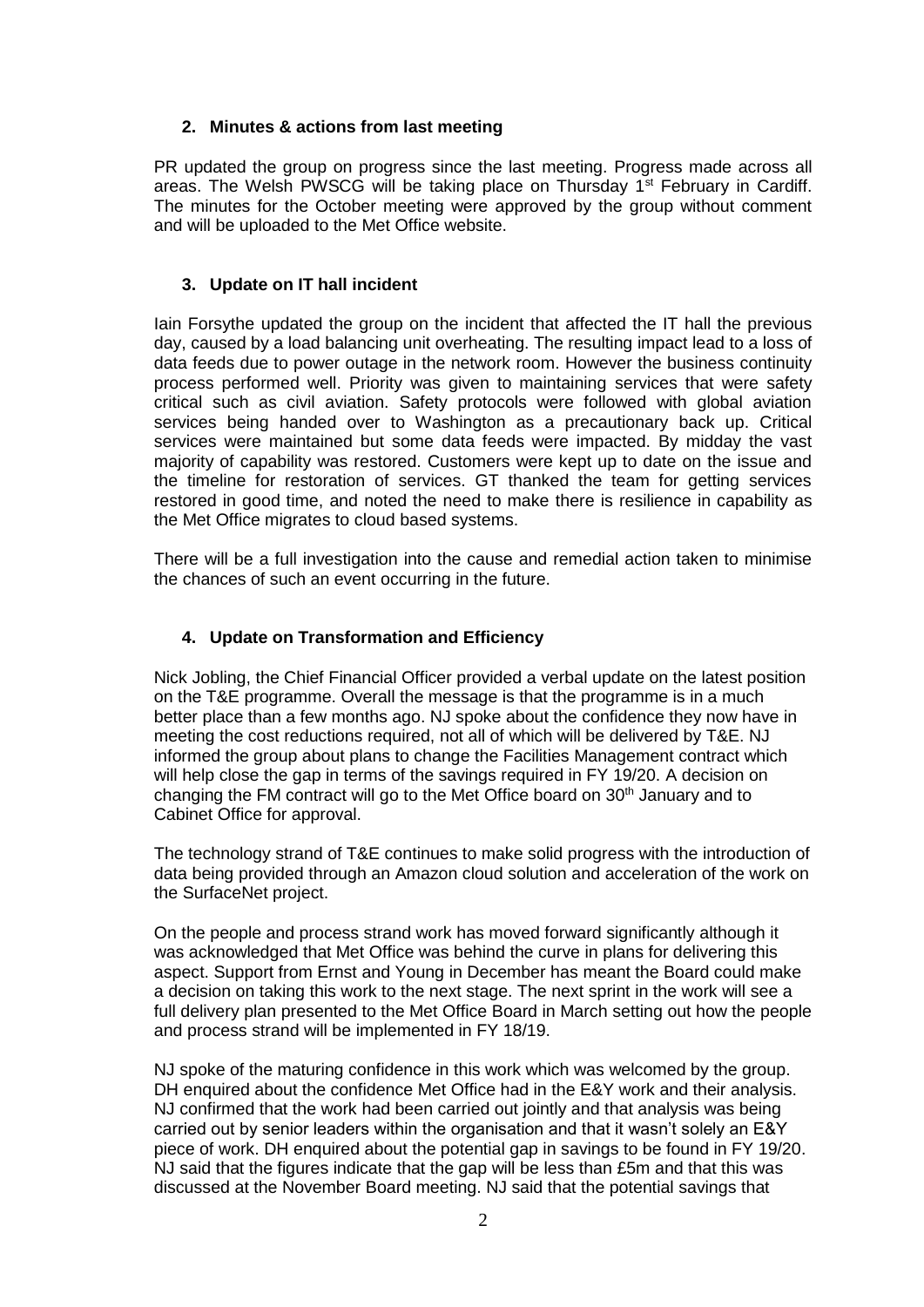could be realised from tendering a new FM contract would help to close the gap. Overall the PWSCG feel they have more confidence in the delivery of T&E based on this latest update and the work that has clarified plans for implementation since its last meeting.

# **5. PWSCG Chair's Update**

WW summarised his activity since the October meeting which included attending the PWSCG in Northern Ireland including constructive conversations about the response to the Derry floods in August and ex Hurricane Ophelia. The Met Office science advisory group meeting was held in November which WW attended as an observer. Attendance at PAG-Reach in December and will be attending the Interdepartmental Met Office Strategy Group on 25<sup>th</sup> January. WW met with Paul Hadley the DD at BEIS with policy responsibility for the PWS contract to update him on recent activity.

# **6. Independent Member's Update**

DH provided a short summary of her engagement activity since the last meeting which included attendance at PAG-Reach and the readout of results from the latest Public Perception Survey which will provide useful input for engagement with broadcasters to help better understand the needs of the public. DH informed the group that the next MARG meeting will be held on  $7<sup>th</sup>$  February where key topics for discussion will be on the next generation NSWWS and the Storm Naming initiative. DH spoke about some recent correspondence with broadcasters on these matters which the MARG meeting will provide a useful opportunity to delve into issues in more depth and seek the broadcaster's views and suggestions on communicating complex weather situations.

# **7. Met Office Update**

DR provided the group with a summary of the weather experienced since October last year, noting the complexity and challenge of putting out warnings when there are a number of different weather types occurring at the same time. DR spoke of the important renewal of the radar network that was completed which future proofs the network for the next 25 years. The benefits to be realised from this upgrade include being able to measure precipitation up to 250km away, dual polarisation technology that can differentiate between different precipitation types with 5 times more data being received from this new radar network. LW enquired as to whether this upgrade would help with forecasting difficult convective events. DR explained that it would especially in terms of analysing the vertical profiles of rainfall.

DR informed the group of the next model upgrade PS 40 which will see benefits such as improved gust diagnostics, improvements in sea surface temperatures, and trial of the new UK 5 day 1.5km ensemble. DR updated the group on Reach activity and the changeover of the BBC contract which is expected to occur in February and that the BBC have signed up to the NSWWS. Met Office direct reach continues to grow with 4.6m downloads of the App with a high 4.5\* online rating. DR spoke about the strong performance across social media with Met Office making good use of a number of different platforms. Indirect reach has seen very strong growth with a 234% increase between April and October 2017 in terms of news and media content views.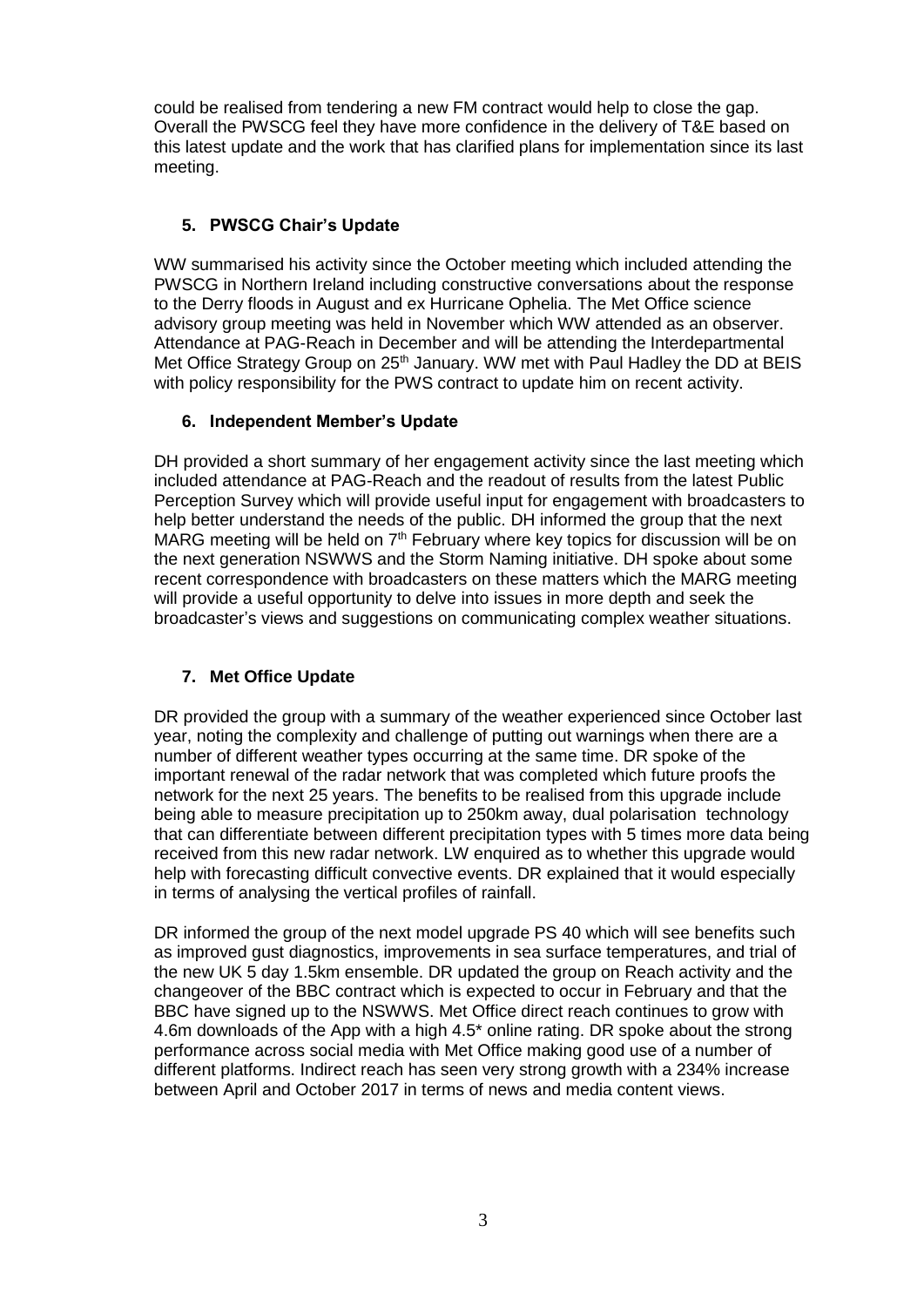# **8. Future PWS Plans**

DR spoke about ensuring the Met Office remains a global leader and that the next series of model upgrades offers huge potential for forecast accuracy improvements. Overall the PWS is in a good place, they have delivered a solid response to the potential loss of reach from the BBC contract and have transformed their own direct reach in response. DR spoke about areas that require further attention where there is still a lag in terms of expectations around accuracy and demand. There is a challenge to perform better with short notice forecasts such as Coverack and Fog events. DR reminded the group of the challenges ahead such as meeting the cost savings required from the comprehensive spending review and the delivery of the T&E programme. DR reinforced the point that the current strategy until 2020 remains valid. On warnings the focus will be to ensure the next generation system 'beds in' and that further accuracy improvements are achieved in order to meet the 2020 target of 80% of warnings to give good/excellent guidance. Improvements on forecasting short notice events will continue to feature as well as the storm naming initiative.

On civil contingencies, work will continue on Chemet to introduce GIS mapping layers and migration of Hazard Manager to a cloud based hosting service. DR updated the group on activity that will benefit the public such as delivering a new mobile responsive website, continuous improvements to the App and drive reach and engagement through social media to name a few. DR spoke about improving access to Met Office data such as converging wholesale and DataPoint making more data accessible. DR spoke about the next steps including updating the Customer Supplier Agreement (CSA).

Views were invited from the group. Overall it was deemed positive that there are no major cuts and that the plans show an evolution rather than revolution.

JS raised a concern that at Local Resilience Fora no one is providing hydrologicalmeteorological guidance and that from her perspective this is a gap. The role is fulfilled by the FFC at COBR meetings. The Secretariat took an action to raise this with the Met Office representative on the Met Office / EA Joint Steering Group.

The group also agreed that it would be useful to revisit any potential cut scenarios that may impact on PWS at the autumn meeting. The group endorsed the approach being taken to planning for 2018/19.

# **Performance 2016/17**

# **9. Severe weather subjective verifications**

MH provided the group with an update on the verification of warnings and role of the Met Office and Secretariat in that process. All amber and red warnings are routinely assessed first by Met Office and then by the Secretariat to reach a final decision on the score awarded. Scoring takes account of variables such as the accuracy of the area covered, the timing and the impacts experienced. The results for warnings verified since the last meeting were discussed and two case studies were presented Ex-Ophelia which was judged to have provided excellent guidance and an amber snow warning for 29 December which was judged to have provided poor guidance.

Performance measure 1 which specifies that 72% of amber and red warnings provide good or excellent guidance is currently at risk of not being met. MH explained that there may be issues with the way the metric is formulated for example the small sample size and variations in the predictability of the weather. The Customer Group